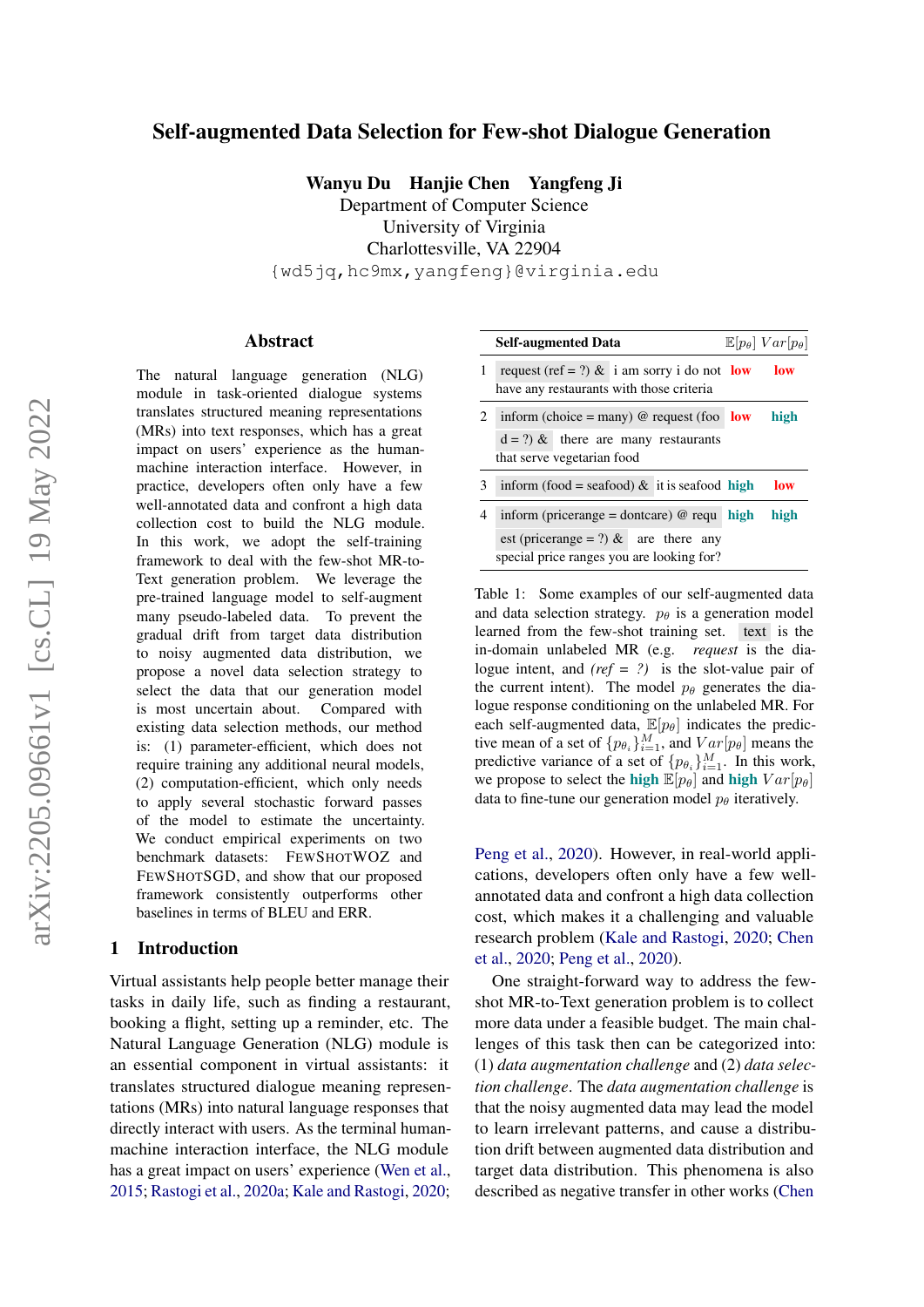<span id="page-1-0"></span>

Figure 1: Our self-training framework for few-shot MR-to-Text generation.

[et al.,](#page-8-1) [2011;](#page-8-1) [Wang et al.,](#page-10-2) [2019;](#page-10-2) [Meftah et al.,](#page-9-2) [2021;](#page-9-2) [Feng et al.,](#page-9-3) [2021\)](#page-9-3). The *data selection challenge* is that the lack of annotated data and explicit reward objective makes it difficult to select the augmented data which can improve the model's performance. On one hand, lack of well-annotated target data makes it challenging to estimate the actual target data distribution, which prevents us from effectively selecting the in-distribution augmented data; on the other hand, there could be multiple optimal generated responses given one structured MR, which implicitly requires coverage of different data property (e.g. informativeness, naturalness, diversity, etc.) when selecting the augmented data.

To deal with the *data augmentation challenge*, previous works propose to leverage prior knowledge about the target task. The prior knowledge is used to design handcraft rules [\(Wei and Zou,](#page-10-3) [2019;](#page-10-3) [Feng et al.,](#page-9-4) [2020\)](#page-9-4), build task-specific data retriever [\(Xu et al.,](#page-10-4) [2021\)](#page-10-4), or leverage pre-trained language models [\(Peng et al.,](#page-10-5) [2021;](#page-10-5) [Fabbri et al.,](#page-9-5) [2021;](#page-9-5) [Hei](#page-9-6)[dari et al.,](#page-9-6) [2021\)](#page-9-6), etc. The augmented data distribution should be neither too close to nor too far away from the original training data distribution. However, the optimal divergence between the augmented and original data distribution usually varies across different domains and tasks, which requires expert knowledge to identify. To address the *data selection challenge*, some works leverage human judgements, which is difficult to scale up across different domains and tasks [\(Peris and Casacuberta,](#page-10-6) [2018;](#page-10-6) [P.V.S and Meyer,](#page-10-7) [2019\)](#page-10-7). Other works apply a fine-tuned Transformer-based model [\(Vaswani](#page-10-8)

[et al.,](#page-10-8) [2017\)](#page-10-8) to filter out the noisy augmented data, which is likely to overfit on the few-shot training data and thus being less effective in covering different data properties [\(Mi et al.,](#page-9-7) [2021;](#page-9-7) [Xu et al.,](#page-10-4) [2021;](#page-10-4) [Bakshi et al.,](#page-8-2) [2021;](#page-8-2) [Heidari et al.,](#page-9-6) [2021;](#page-9-6) [Mehta](#page-9-8) [et al.,](#page-9-8) [2022\)](#page-9-8).

In this work, we propose to self-train a pretrained language model in order to augment more data without additional human annotations. The overall framework is illustrated in [Figure 1.](#page-1-0) We feed unlabeled MRs into the language model to obtain pseudo-labeled responses, and fine-tune the language model using both manual-labeled original training data and pseudo-labeled data generated by the model itself. Previous work [\(Zhang et al.,](#page-10-9) [2017\)](#page-10-9) shows that self-training with all pseudo-labeled data can result in gradual drift from target data distribution to noisy augmented data distribution. To alleviate this problem, [Mukherjee and Awadal](#page-9-9)[lah](#page-9-9) [\(2020\)](#page-9-9) proposes to select the augmented data that the model is *uncertain* about. The intuition is that the model is likely to gain little by learning from the data: (1) it *always* has high confidence on, which is too easy and non-informative; (2) it *always* has low confidence on, which may be too difficult or noisy.

Inspired by [Mukherjee and Awadallah](#page-9-9) [\(2020\)](#page-9-9), we develop a self-training framework for the fewshot MR-to-Text generation problem with a novel uncertainty-based data selection strategy. Specifically, we apply the Monte Carlo Dropout method [\(Gal and Ghahramani,](#page-9-10) [2016\)](#page-9-10) to estimate the uncertainty of the model on each augmented data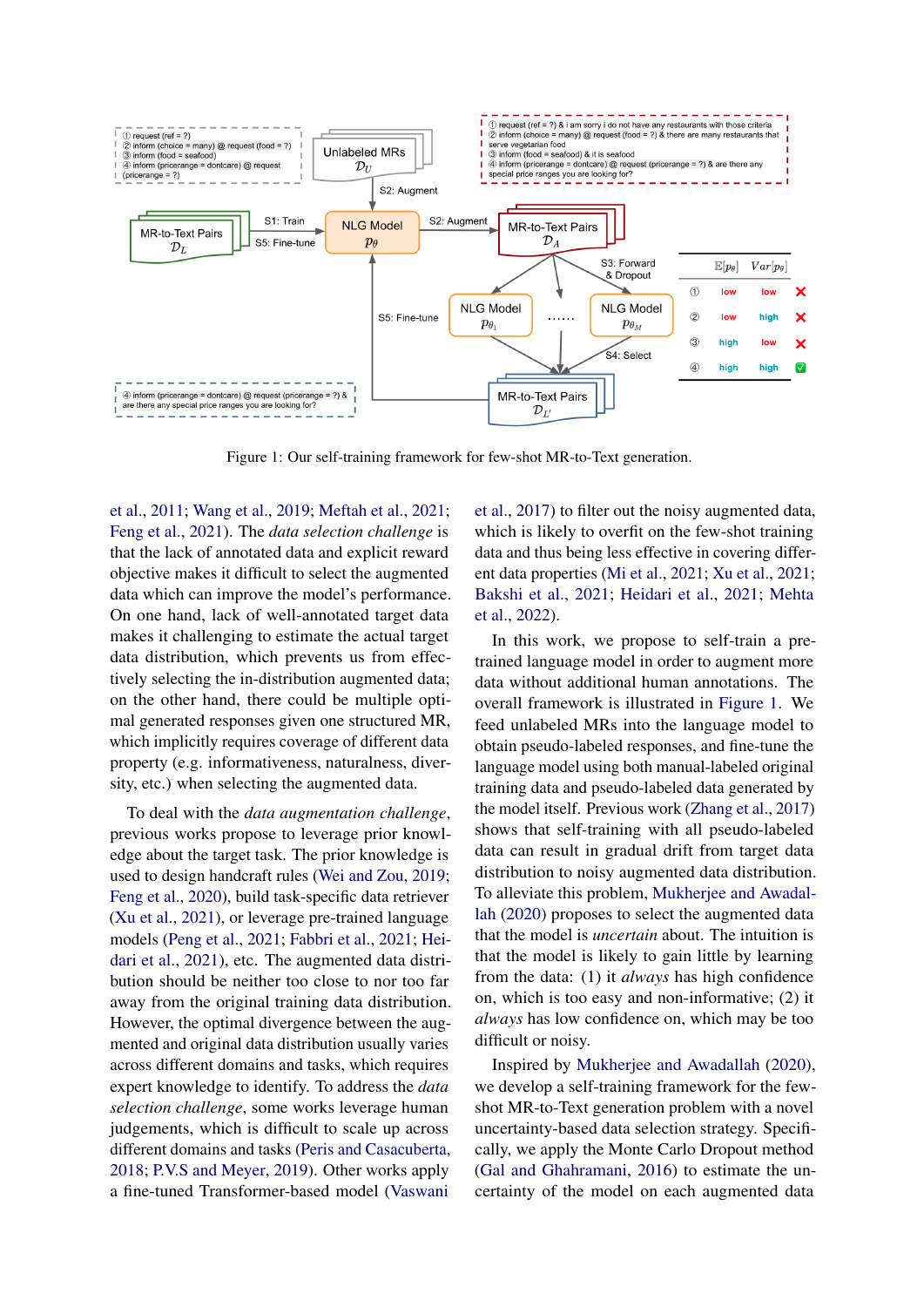sample, and select the data which the model is most *uncertain* about. [Table 1](#page-0-0) illustrates some examples of the self-augmented data generated under our self-training framework. We describe the model uncertainty using the predictive mean  $\mathbb{E}[p_{\theta}]$ and predictive variance  $Var[p_\theta]$ : a low  $\mathbb{E}[p_\theta]$  indicates the model finds the augmented data noisy, while a low  $Var[p_\theta]$  means that the model thinks the augmented data is either too easy or too difficult to learn from. We propose to select the high  $\mathbb{E}[p_{\theta}]$  and high  $Var[p_{\theta}]$  data for further model finetuning, which can help the model gain more information about the target data. The advantages of our method are: (1) parameter-efficient, which does not require training additional neural models; (2) computation-efficient, which only needs to apply several stochastic forward pass to get different sets of model parameters.

We conclude the contributions of this work as follows:

- 1. Propose a novel uncertainty-aware selftraining framework for the few-shot MR-to-Text generation problem in task-oriented dialogue systems, which applies efficient data augmentation and effective data selection techniques to alleviate the distribution drift in traditional self-training framework.
- 2. Show that our method can consistently outperform other few-shot NLG baselines on two benchmark datasets: FEWSHOTWOZ [\(Peng](#page-9-1) [et al.,](#page-9-1) [2020\)](#page-9-1) and FEWSHOTSGD [\(Xu et al.,](#page-10-4) [2021\)](#page-10-4).
- 3. Conduct in-depth empirical analysis on three components that have great impacts on the self-training framework: the initialization of pre-trained language model, the selection of self-augmented data and the model training hyper-parameters.

## 2 Related Works

Task-oriented Dialogue Generation. Previous NLG methods generate system responses by: (1) designing handcraft response templates and filling in slot-value pairs from system actions, or (2) building data-driven neural models, which encode systems actions into latent feature representations and decode natural language responses with more diversity in realization. However, both approaches cause high data collection cost. The template-based

methods [\(Langkilde and Knight,](#page-9-11) [1998;](#page-9-11) [Cheyer and](#page-9-12) [Guzzoni,](#page-9-12) [2006\)](#page-9-12) require collecting a comprehensive set of templates to cover all possible combinations of dialog acts and slot-value pairs, while data-driven methods [\(Wen et al.,](#page-10-0) [2015,](#page-10-0) [2017;](#page-10-10) [Zhu](#page-11-0) [et al.,](#page-11-0) [2019\)](#page-11-0) require collecting thousands of system action and response pairs to make the neural model generate fluent responses.

Few-shot NLG. Recent works on few-shot NLG mainly focus on developing or adapting pre-trained language models. [Peng et al.](#page-9-1) [\(2020\)](#page-9-1) presents the first few-shot NLG benchmark for task-oriented dialog systems, and develops a pre-trained language model which can be fine-tuned with only a few domain-specific labels to adapt to new domains. [Chen et al.](#page-8-0) [\(2020\)](#page-8-0) applies the switch mechanism to combine the information from both input data and pre-trained language models, which achieves good performance in table-to-text generation tasks. [Schick and Schütze](#page-10-11) [\(2021\)](#page-10-11) provides pre-trained language models with simple task descriptions to adapt them to new text generation tasks. [Chang et al.](#page-8-3) [\(2021\)](#page-8-3) studies the training data selection strategies in few-shot NLG, and finds that clustering-based selection strategy consistently helps generative models get better performance than randomly sampling.

Self-training for NLG. While there has been some works applying the self-training method to improve the model's generalization ability in NLG tasks, they often use a single Transformer-based model to augmentd and select the data, which may heavily overfit on the few-shot training data in the early iteration. Some works [\(Mi et al.,](#page-9-7) [2021;](#page-9-7) [Xu et al.,](#page-10-4) [2021\)](#page-10-4) leverage the self-training framework to pseudo-label the unlabeled data and select the training data based on the confidence score from a single student model. Other works [\(Kedzie](#page-9-13) [and McKeown,](#page-9-13) [2019;](#page-9-13) [He et al.,](#page-9-14) [2020\)](#page-9-14) show that the noisy self-training is able to utilize unlabeled data and improve the performance of the supervised baseline. However, their observations come from a large-scale training data, which may not necessarily hold in the few-shot data setting. We also find some works [\(Bakshi et al.,](#page-8-2) [2021;](#page-8-2) [Heidari](#page-9-6) [et al.,](#page-9-6) [2021;](#page-9-6) [Mehta et al.,](#page-9-8) [2022\)](#page-9-8) share very similar self-training framework with this work, where they leverage generation models to produce pseudolabeled data. However, they use very different data selection strategy, which relies on training addi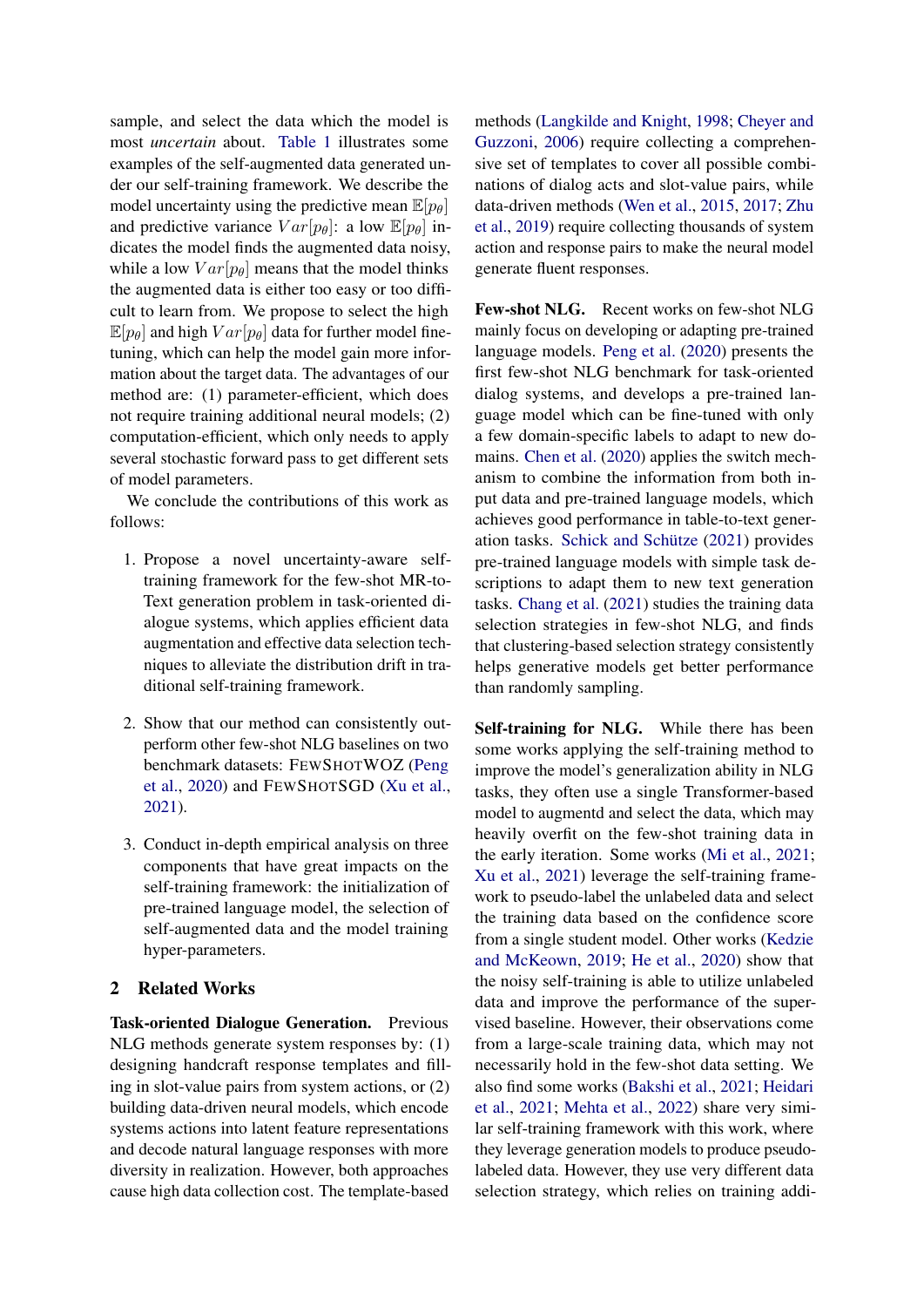tional neural models. [Bakshi et al.](#page-8-2) [\(2021\)](#page-8-2) and [Hei](#page-9-6)[dari et al.](#page-9-6) [\(2021\)](#page-9-6) use the reconstruction loss from a fine-tuned BART model [\(Lewis et al.,](#page-9-15) [2020\)](#page-9-15) to select the pseudo-labeled data. While [Mehta et al.](#page-9-8) [\(2022\)](#page-9-8) leverage a fine-tuned BLEURT model [\(Sel](#page-10-12)[lam et al.,](#page-10-12) [2020\)](#page-10-12) with a selection threshold to select pseudo-responses for self-training. Compared with the prior works, our data selection strategy purely relies on the generation model itself and does not require training additional models.

Active Learning for NLG. Another line of works applies the active learning method to build data-efficient models. [Peris and Casacuberta](#page-10-6) [\(2018\)](#page-10-6); [P.V.S and Meyer](#page-10-7) [\(2019\)](#page-10-7) design data selection functions to select a subset of representative unlabeled data for human to annotate, and get better model performance by leveraging human annotation. However, the additional requirement of human judgements will increase the difficulty of adapting the method across different domains. Compared with the active learning methods, our self-training framework does not require additional human judgements, which can be easier adapted to different tasks across different domains.

#### 3 Proposed Methods

#### 3.1 Setup

In task-oriented dialogue systems, the NLG module aims at translating a structured dialogue meaning representation  $A$  into a natural language response  $x = \{x_1, ..., x_T\}$ . A structured dialogue meaning representation  $A$  consists of a list of dialogue intent  $\mathcal{I}_k$  and its corresponding slot-value pairs  $\{(s_{i,k}, v_{i,k})\}_{i=1}^P$ :

$$
\mathcal{A} = \{ \mathcal{I}_k, (s_{1,k}, v_{1,k}), ..., (s_{P,k}, v_{P,k}) \}_{k=1}^K \quad (1)
$$

where the intent  $\mathcal{I}_k$  distinguishes different types of system actions, and the slot-value pairs  $\{(s_{i,k}, v_{i,k})\}_{i=1}^P$  shows the category names and their content information to be expressed in the response. For example, *inform (area = west; choice = many)*, where *inform* is the intent, *area* and *choice* are the slot names, *west* and *many* are the slot values.

We define  $p_{\theta}(x \mid \mathcal{A})$  as the generation model which generates the response  $x$  in an autoregressive way conditioning on A:

$$
p_{\theta}(\boldsymbol{x} \mid \mathcal{A}) = \prod_{t=1}^{T} p_{\theta}(x_t \mid x_{1:t-1}, \mathcal{A}) \qquad (2)
$$

Algorithm 1: Self-training for MR-to-Text

<span id="page-3-1"></span>

| Generation                                                                                        |  |  |  |  |  |  |
|---------------------------------------------------------------------------------------------------|--|--|--|--|--|--|
| <b>Input:</b> Labeled MR-to-Text pairs $\mathcal{D}_L$ ,                                          |  |  |  |  |  |  |
| unlabeled in-domain MRs $\mathcal{D}_U$ , generation                                              |  |  |  |  |  |  |
| model $p_{\theta}$ , number of self-training                                                      |  |  |  |  |  |  |
| iterations $S$                                                                                    |  |  |  |  |  |  |
| <b>Output</b> : A fine-tuned generation model $p_{\theta}$                                        |  |  |  |  |  |  |
| 1: Initialize $p_{\theta}$ and train $p_{\theta}$ on $\mathcal{D}_L$                              |  |  |  |  |  |  |
| 2: for $s = 1, , S$ do                                                                            |  |  |  |  |  |  |
| Initialize $\mathcal{D}_A = \emptyset$ and $\mathcal{D}_{L'} = \emptyset$<br>3:                   |  |  |  |  |  |  |
| // Data Augmentation<br>4:                                                                        |  |  |  |  |  |  |
| for $\mathcal{A}'_n \in \mathcal{D}_U$ do<br>5:                                                   |  |  |  |  |  |  |
| Generate response $x'_n \sim p_\theta(x'_n \mid \mathcal{A}'_n)$<br>6:                            |  |  |  |  |  |  |
| $\mathcal{D}_A \cup \{(\boldsymbol{x}'_n, \mathcal{A}'_n)\}\$<br>7:                               |  |  |  |  |  |  |
| end for<br>8:                                                                                     |  |  |  |  |  |  |
| // Data Selection<br>9:                                                                           |  |  |  |  |  |  |
| for $(x_n, A_n) \in \mathcal{D}_L \cup \mathcal{D}_A$ do<br>10:                                   |  |  |  |  |  |  |
| Compute $\mathbb{E}[p_{\theta}]$ using Eq. (7)<br>11:                                             |  |  |  |  |  |  |
| Compute $Var[p_\theta]$ using Eq. (8)<br>12:                                                      |  |  |  |  |  |  |
| end for<br>13:                                                                                    |  |  |  |  |  |  |
| Compute $\bar{\mu}$ and $\bar{s}$ using Eq. (9)<br>14:                                            |  |  |  |  |  |  |
| for $(\boldsymbol{x}_n', \mathcal{A}_n') \in \mathcal{D}_A$ do<br>15:                             |  |  |  |  |  |  |
| <b>if</b> $\mathbb{E}[p_{\theta}] > \bar{\mu}$ and $Var[p_{\theta}] > \bar{s}$ <b>then</b><br>16: |  |  |  |  |  |  |
| Compute $\bar{x}'_n$ using Eq.(4),(5),(2)<br>17:                                                  |  |  |  |  |  |  |
| ${\cal D}_{L'} \cup \{(\bar{\pmb{x}}_n', {\cal A}_n')\}$<br>18:                                   |  |  |  |  |  |  |
| end if<br>19:                                                                                     |  |  |  |  |  |  |
| end for<br>20:                                                                                    |  |  |  |  |  |  |
| Fine-tune $p_{\theta}$ on $\mathcal{D}_L \cup \mathcal{D}_{L'}$<br>21:                            |  |  |  |  |  |  |
| $22:$ end for                                                                                     |  |  |  |  |  |  |

where  $\theta$  is the model parameter. The learning of  $\theta$  is done by maximizing the log-likelihood of the conditional probabilities in [Equation 2](#page-3-0) over the training set  $\mathcal{D}_L$ :

$$
\mathcal{L}_{\theta}(\mathcal{D}_{L}) = \sum_{n=1}^{|D_{L}|} \sum_{t=1}^{T_{n}} \log p_{\theta}(x_{t,n} | x_{1:t-1,n}, \mathcal{A}_{n})
$$
\n(3)

In the few-shot MR-to-Text generation setting, the size of training data  $|D_L|$  is a very small number  $(e.g. < 50)$ .

#### 3.2 Self-training Framework

<span id="page-3-0"></span>To augment the training data with no additional human annotation cost, we leverage the pre-trained language model to automatically generate pseudo responses conditioning on the unlabeled MRs. Our overall self-training framework is demonstrated in [Figure 1](#page-1-0) and the detailed procedure is shown in [algorithm 1.](#page-3-1)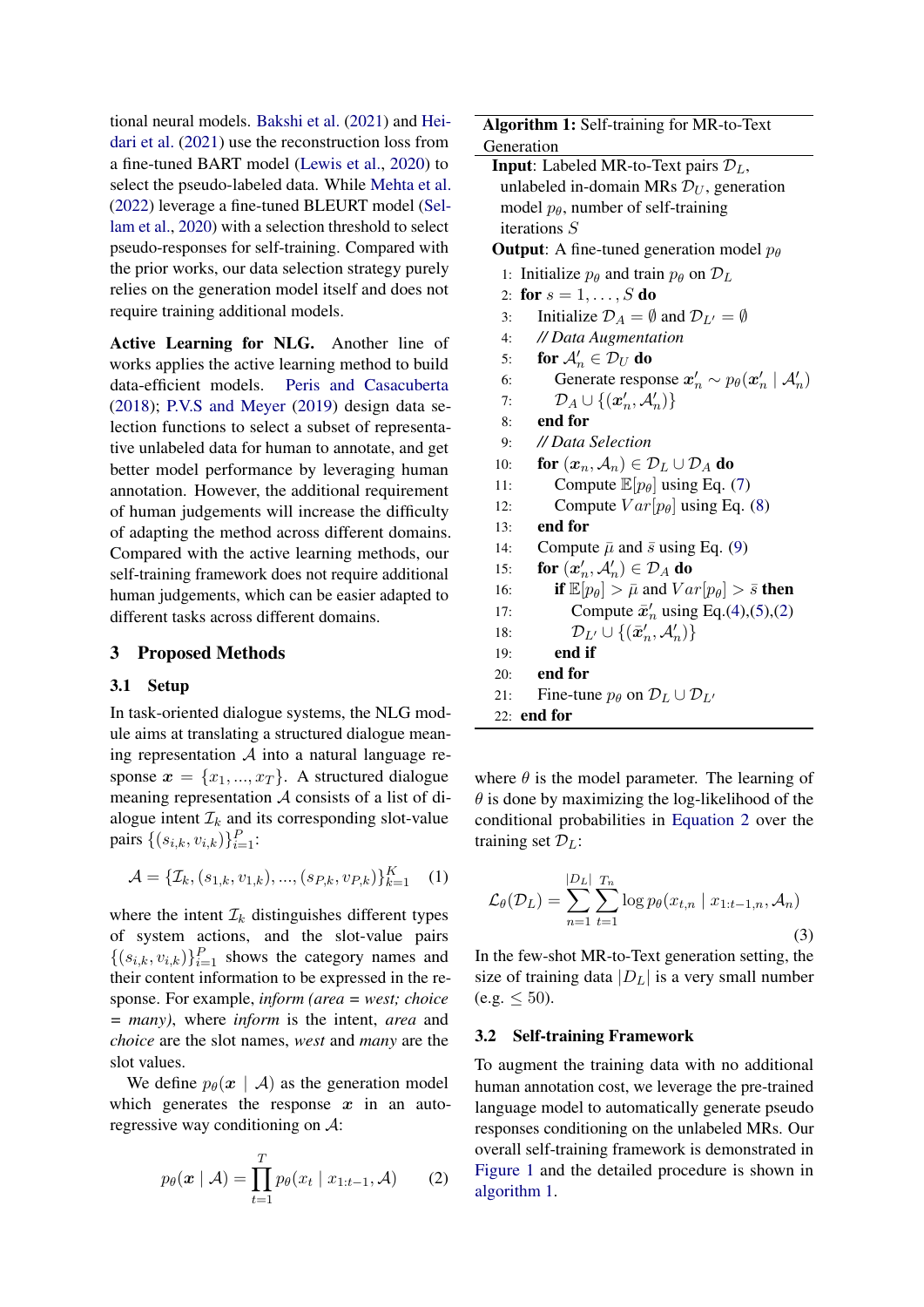We first initialize a pre-trained language model SC-GPT [\(Peng et al.,](#page-9-1) [2020\)](#page-9-1) as the generation model  $p_{\theta}$ , which achieves good performance on the MRto-Text generation task in task-oriented dialog systems. We directly train the generation model  $p_{\theta}$ on the original labeled training set  $\mathcal{D}_L$  for a few epochs in order to adapt it to the target domain. Then, we sample massive unlabeled MRs  $\mathcal{D}_U$  from the target domain, and feed them into the generation model  $p_{\theta}$  to obtain the pseudo responses and construct the self-augmented MR-to-Text pairs  $\mathcal{D}_A$ .

To avoid the gradual drift from target data distribution to noisy self-augmented data distribution, we apply the Monte Carlo Dropout method [\(Gal](#page-9-10) [and Ghahramani,](#page-9-10) [2016\)](#page-9-10) to obtain a set of  $\{p_{\theta_i}\}_{i=1}^M$ by randomly dropping out some model parameters of  $p_{\theta}$ , then we select the self-augmented MRto-Text pairs based on their predictive mean and predictive variance of the set of  $\{p_{\theta_i}\}_{i=1}^M$ . Specifically,we select the data with high predictive mean and predictive variance , which the generation models  $\{p_{\theta_i}\}_{i=1}^M$  does *not always* have high confidence on. We define the selected data as *high-uncertainty* data  $\mathcal{D}_{L}$ , and further fine-tune the generation model  $p_\theta$  on the original labeled data  $\mathcal{D}_L$  and the high-uncertainty data  $\mathcal{D}_{L'}$ . We repeat the model fine-tuning, data augmentation and data selection process iteratively until reaching the maximum selftraining iterations. Intuitively, fine-tuning the generation model  $p_{\theta}$  on the self-augmented data can be viewed as training the model with a stochastic regularization on the model parameters, which can alleviate overfitting and improve model's generalizability on the unseen test set.

#### 3.3 Data Augmentation

Before Selection. We collect as many as possible unlabeled MRs from the target domain, and feed them into the generation model  $p_\theta$  to get the pseudo responses. We use nucleus sampling [\(Holtzman](#page-9-16) [et al.,](#page-9-16) [2020\)](#page-9-16) to sample the output token  $x'_t$  from the probability distribution  $p_{\theta}(x_t' \mid x_{1:t-1}', \mathcal{A}')$ . Upon completing the response  $x'$ , we add the pseudo-labeled MR-to-Text pair  $(x', A')$  into the augmented dataset  $\mathcal{D}_A$ .

After Selection. To further alleviate the "noise" in the selected uncertain data, we leverage the model ensemble method to smooth out the final model output logits. Specifically, we take an average pooling on the output logits of a set of models. The set of models  ${g_i}_{i=1}^O$  are obtained via randomly dropping out some model parameters during inference. For each generation model  $g_i$ , given an unlabeled  $A'$  sampled from  $\mathcal{D}_A$ , we compute its output logit at the decoding timestamp  $t$ :

<span id="page-4-0"></span>
$$
\boldsymbol{h}_t^i = g_i(\boldsymbol{h}_{1:t-1}, \mathcal{A}^\prime) \tag{4}
$$

where  $h_t^i \in \mathbb{R}^{d \times V}$ , d is the latent model dimension and  $V$  is the vocabulary size. Then, we apply an average pooling over the set of output logits on each latent model dimension:

<span id="page-4-1"></span>
$$
\bar{\boldsymbol{h}}_t = \frac{1}{O} \sum_{i=1}^{O} \boldsymbol{h}_t^i
$$
 (5)

where  $\bar{h}_t \in \mathbb{R}^{d \times V}$ , and O is a hyper-parameter that specifies the number of sampled models during inference. We pass the final output logits  $\bar{h}_t$ into a softmax function to obtain the final probability distribution of the generation model same as [Equation 2.](#page-3-0)

#### 3.4 Data Selection

As discussed in [section 1,](#page-0-1) the model is likely to learn little from the too easy or too difficult data. Therefore, we select the self-augmented data that the model is most *uncertain* about. Inspired by the previous work [\(Mukherjee and Awadallah,](#page-9-9) [2020\)](#page-9-9), we use the Monte Carlo Dropout method [\(Gal and](#page-9-10) [Ghahramani,](#page-9-10) [2016\)](#page-9-10) to estimate the predictive uncertainty of each observed data pair. We enable dropouts before every hidden layer in the generation model, and perform several stochastic forward passes through the model for each MR-to-Text pair.

Uncertainty Estimation. For each selfaugmented data pair  $(x', A')$ , we apply M stochastic forward passes through the model, and get i.i.d. outputs  $\{p_{\theta_i}(\mathbf{x}' \mid \mathcal{A}')\}_{i=1}^M$  using [Equation 2,](#page-3-0) which are empirical samples from an approximated posterior distribution [\(Gal,](#page-9-17) [2016\)](#page-9-17):

$$
p(\mathbf{x} \mid \mathcal{A}) \approx \int p_{\theta}(\mathbf{x} \mid \mathcal{A}) q(\theta) d\theta
$$

$$
\approx \frac{1}{M} \sum_{i=1}^{M} p_{\theta_i}(\mathbf{x}' \mid \mathcal{A}')
$$
(6)

where  $q(\theta)$  is the Dropout distribution [\(Srivastava](#page-10-13) [et al.,](#page-10-13) [2014\)](#page-10-13), and M is a hyper-parameter that specifies the number of sampled models during data selection. Then, we estimate the predictive mean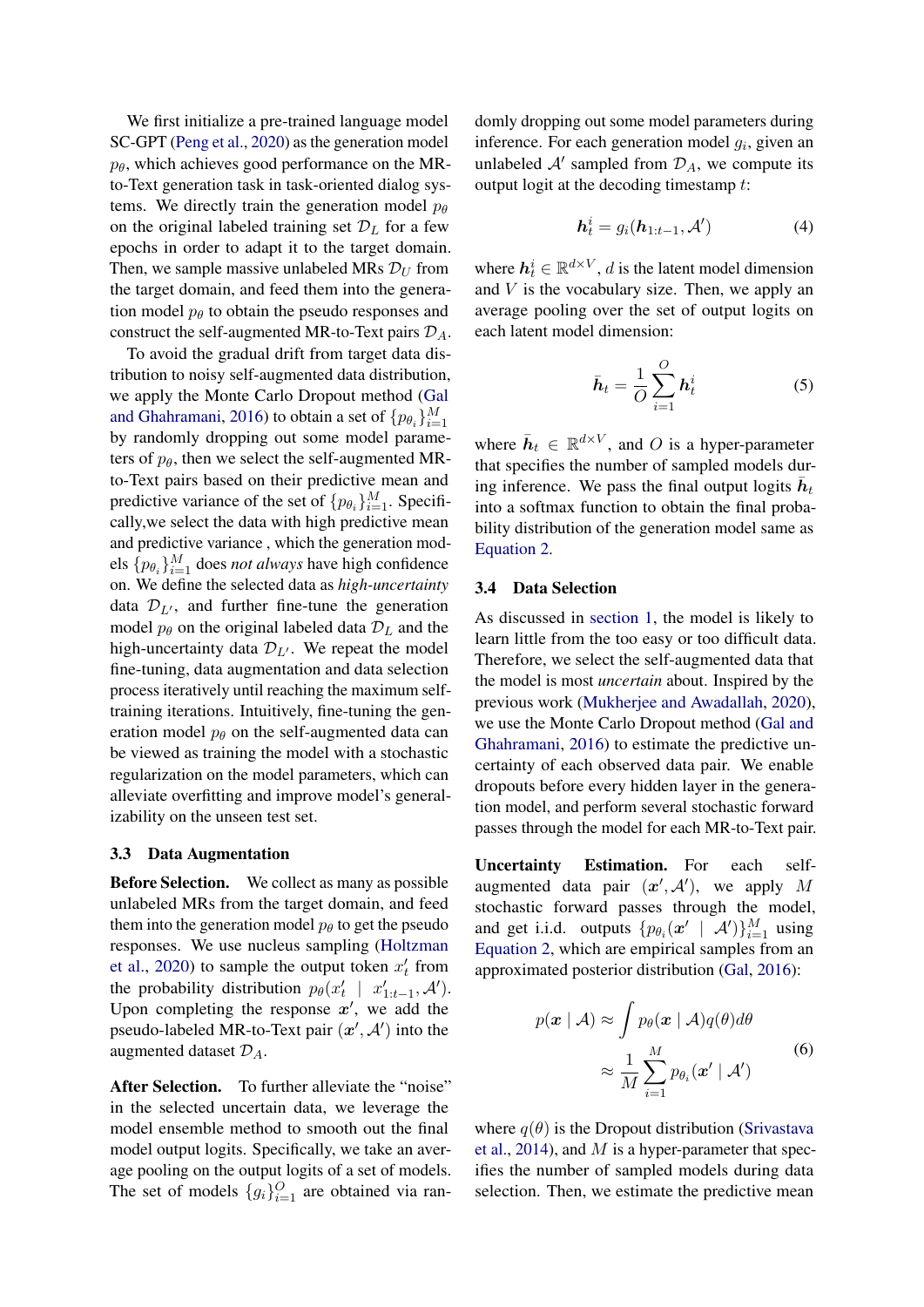<span id="page-5-2"></span>

|                   | Restaurant | Laptop | Hotel  | ТV    | <b>Attraction</b> | Train  | Taxi  |
|-------------------|------------|--------|--------|-------|-------------------|--------|-------|
| # Training Pairs  |            |        |        | ו כ   | 50                | 50     | 40    |
| # Test Pairs      | 129        | 1.379  | 78     | 680   | 340               | 657    | 47    |
| # Augmented Pairs | 10.000     | 10.000 | 10.000 | 7.035 | 10,000            | 10.000 | 6.527 |

Table 2: Data statistics for the manual-labeled data  $\mathcal{D}_L$  and the pseudo-labeled data  $\mathcal{D}_A$  on FEWSHOTWOZ.

<span id="page-5-3"></span>

|                                                       | <b>Restaurant</b>     | Hotels                | <b>Flights</b>        | <b>Calendar</b>      | <b>Banks</b>         | Weather              | <b>Buses</b>          | <b>Events</b>         |
|-------------------------------------------------------|-----------------------|-----------------------|-----------------------|----------------------|----------------------|----------------------|-----------------------|-----------------------|
| # Training Pairs<br># Test Pairs<br># Augmented Pairs | 50<br>9.618<br>10.000 | 50<br>4.016<br>10.000 | 50<br>2.725<br>10,000 | 25<br>5.325<br>5.355 | 23<br>3.320<br>3.343 | 11<br>1.935<br>1.947 | 50<br>4.272<br>10,000 | 50<br>8.312<br>10.000 |
|                                                       |                       |                       |                       |                      |                      |                      |                       |                       |
|                                                       | <b>Homes</b>          | Media                 | <b>Movies</b>         | <b>Music</b>         | <b>Rentalcars</b>    | Ridesharing          | <b>Services</b>       | Travel                |

Table 3: Data statistics for the manual-labeled data  $\mathcal{D}_L$  and the pseudo-labeled data  $\mathcal{D}_A$  on FEWSHOTSGD.

of the approximated distribution and predictive variance of the empirical samples:

<span id="page-5-0"></span>
$$
\mathbb{E}[p_{\theta}] \quad \approx \quad \frac{1}{M} \sum_{i=1}^{M} p_{\theta_i}(\boldsymbol{x}' \mid \mathcal{A}') \tag{7}
$$

$$
Var[p_{\theta}] \approx \frac{1}{M} \sum_{i=1}^{M} (p_{\theta_i}(\mathbf{x}' \mid \mathcal{A}') - \mathbb{E}[p_{\theta}])^2 (8)
$$

A high predictive mean  $\mathbb{E}[p_{\theta}]$  indicates on average the sampled models are confident on predicting the current  $(x', A')$ , while a high predictive variance  $Var[p_\theta]$  means *not all* sampled models are confident on predicting the current  $(x', A')$ . We compute  $\mathbb{E}[p_{\theta}]$  and  $Var[p_{\theta}]$  of each MR-to-Text pair in both manual-labeled  $\mathcal{D}_L$  and pseudo-labeled  $\mathcal{D}_A$ .

Selection Strategy. We calculate the corpuslevel predictive mean  $\bar{\mu}$  and predictive variance  $\bar{s}$  in both manual-labeled  $\mathcal{D}_L$  and pseudo-labeled D<sup>A</sup> as the threshold for selecting the *uncertain* data. We sort the data according to its predictive mean  $\mathbb{E}[p_{\theta}]$  and predictive variance  $Var[p_{\theta}]$  in an ascending order respectively, and remove the outliers (i.e. first and last 1% of datapoints). We assume the predictive mean scores and predictive variance scores follow different Gaussian distributions, and estimate the mean of the Gaussian as:

$$
\bar{\mu} = \frac{1}{N} \sum_{n=1}^{N} p_n, \quad \bar{s} = \frac{1}{N} \sum_{n=1}^{N} v_n \tag{9}
$$

where  $p_n$  is the predictive mean  $\mathbb{E}[p_{\theta}]$  and  $v_n$  is the predictive variance  $Var[p_\theta]$  of the *n*-th datapoint,  $N$  is the total number of remaining datapoints (i.e. non-outliers) used to estimate the Gaussian distribution.

For each self-augmented data pair  $(x', A')$ , we identify it as the *uncertain* data if it has high  $\mathbb{E}[p_{\theta}]$ (i.e. above the average predictive mean  $\bar{\mu}$ ) and high  $Var[p_\theta]$  (i.e. above the average predictive variance  $\bar{s}$ ). The high  $\mathbb{E}[p_{\theta}]$  means this data pair is less likely containing "noisy" tokens that are rarely observed in the training set. The high  $Var[p_\theta]$  means this data pair sometimes makes the model confused, and further learning from this data pair may help the model gain additional information about the target data distribution. We also explored other data selection strategy, e.g. selecting high  $\mathbb{E}[p_{\theta}]$ and low  $Var[p_\theta]$  data pairs, selecting low  $\mathbb{E}[p_\theta]$  and high  $Var[p_\theta]$  data pairs, etc. Empirically, we find selecting high  $\mathbb{E}[p_{\theta}]$  and high  $Var[p_{\theta}]$  data pairs generally brings more performance improvements than other strategies.

### 4 Experiments

#### 4.1 Setups

<span id="page-5-1"></span>Benchmark Datasets. We evaluate our method on two few-shot MR-to-Text generation benchmark datasets: FEWSHOTWOZ [\(Peng et al.,](#page-9-1) [2020\)](#page-9-1) and FEWSHOTSGD [\(Xu et al.,](#page-10-4) [2021\)](#page-10-4). FEWSHOTWOZ has 7 domains and an average number of 50 training examples and 473 test examples per domain. FEWSHOTSGD has 16 domains and an average number of 35 training examples and 5,618 test examples per domain. The detailed data statistics of each domain are demonstrated in [Table 2](#page-5-2) and [Table 3.](#page-5-3)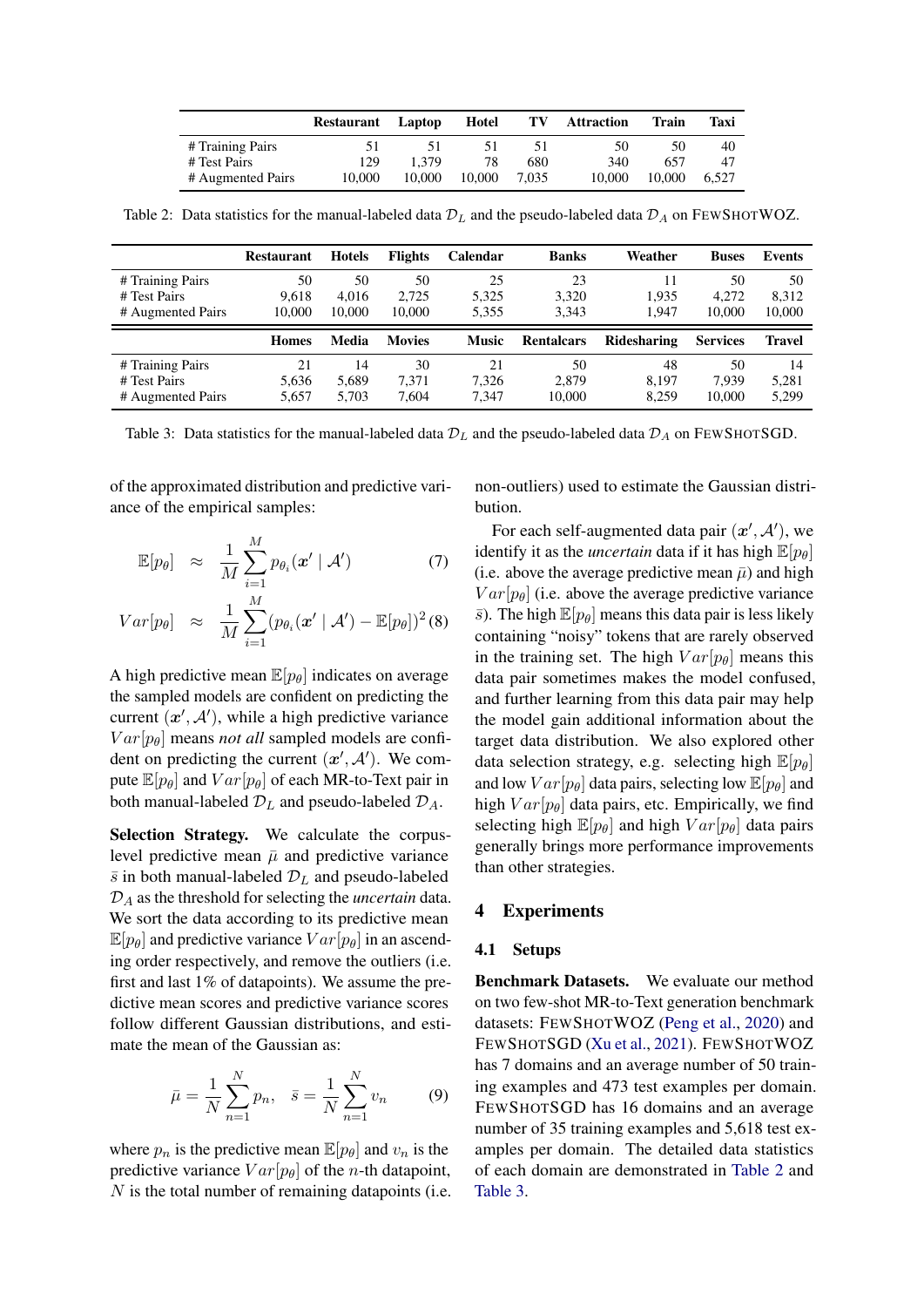<span id="page-6-0"></span>

|                     | <b>Restaurant</b> | Laptop          | Hotel           | TV           | <b>Attraction</b>  | <b>Train</b>    | Taxi            |
|---------------------|-------------------|-----------------|-----------------|--------------|--------------------|-----------------|-----------------|
|                     | <b>BLEU ERR</b>   | <b>BLEU ERR</b> | <b>BLEU ERR</b> | BLEU ERR     | <b>BLEU ERR</b>    | <b>BLEU ERR</b> | <b>BLEU ERR</b> |
| <b>SC-GPT</b>       | 30.48 6.89        | 33.51 5.38      | 38.30 8.24      | 33.82 7.32   | 22.24 16.62        | $17.06$ 8.82    | 19.21 4.76      |
| <b>AUG-NLG</b>      | 34.20 2.99        | 34.32 2.83      | 34.96 6.59      | $34.99$ 5.53 | 22.50 10.40        | 16.53 6.13      | 17.81 3.57      |
| Direct-FT           | 35.11 1.80        | 34.55 6.40      | $37.65$ 0.55    | $36.63$ 4.27 | 23.18 1.82         | 24.23 2.12      | 18.17 0.00      |
| <b>ST-ALL</b>       | 34.24 3.29        | 34.64 10.60     | 37.47 11.54     | 36.22 8.26   | 24.42 4.66         | 24.70 2.48      | 16.63 0.00      |
| <b>ST-Uncertain</b> | 36.12 1.19        | 35.33 5.90      | 38.07 0.00      | 38.70 3.78   | $25.35 \quad 0.79$ | 24.58 1.51      | 21.03 0.00      |

Table 4: Evaluation results on FEWSHOTWOZ (BLEU↑, ERR↓). The results of SC-GPT and AUG-NLG come from [Xu et al.](#page-10-4) [\(2021\)](#page-10-4), the results of Direct-FT, ST-ALL and ST-Uncertain come from our implementation.

<span id="page-6-1"></span>

|                     | <b>Restaurant</b> | <b>Hotels</b> | <b>Flights</b> | Calendar     | <b>Banks</b>      | Weather     | <b>Buses</b>    | <b>Events</b> |
|---------------------|-------------------|---------------|----------------|--------------|-------------------|-------------|-----------------|---------------|
| GPT <sub>2</sub>    | 8.98              | 8.84          | 12.18          | 5.27         | 6.09              | 10.52       | 7.77            | 9.17          |
| <b>AUG-NLG</b>      | 17.83             | 17.23         | 17.58          | 10.45        | 8.94              | 13.57       | 14.26           | 18.68         |
| Direct-FT           | 25.35             | 22.02         | 26.75          | 24.45        | 25.47             | 26.03       | 20.86           | 26.30         |
| <b>ST-ALL</b>       | 24.49             | 22.20         | 27.43          | 25.89        | 25.56             | 31.62       | 20.27           | 25.51         |
| <b>ST-Uncertain</b> | 25.43             | 22.17         | 26.43          | 23.37        | 26.47             | 25.11       | 21.11           | 25.14         |
|                     |                   |               |                |              |                   |             |                 |               |
|                     | <b>Homes</b>      | Media         | <b>Movies</b>  | <b>Music</b> | <b>Rentalcars</b> | Ridesharing | <b>Services</b> | <b>Travel</b> |
| GPT <sub>2</sub>    | 3.75              | 3.17          | 10.05          | 5.79         | 6.79              | 13.87       | 9.79            | 2.08          |
| AUG-NLG             | 12.27             | 8.62          | 11.96          | 12.76        | 13.32             | 15.54       | 16.82           | 14.35         |
| Direct-FT           | 24.53             | 26.55         | 26.39          | 23.45        | 20.08             | 21.28       | 27.78           | 25.18         |
| <b>ST-ALL</b>       | 24.45             | 27.47         | 26.98          | 23.44        | 19.96             | 21.30       | 27.76           | 25.47         |

Table 5: Evaluation results of BLEU scores on FEWSHOTSGD. The results of GPT2 and AUG-NLG come from [Xu et al.](#page-10-4) [\(2021\)](#page-10-4), the results of Direct-FT, ST-ALL and ST-Uncertain come from our implementation.

Unlabeled MRs. The above two benchmark datasets are sampled and constructed based on the three datasets: RNNLG [\(Wen et al.,](#page-10-14) [2016\)](#page-10-14), Multi-WOZ [\(Budzianowski et al.,](#page-8-4) [2018\)](#page-8-4) and SGD [\(Ras](#page-10-15)[togi et al.,](#page-10-15) [2020b\)](#page-10-15). In order to ensure the augmented MRs are within the target domain, we collect all unlabeled MRs from the training set of RNNLG, MultiWOZ and SGD. For FEWSHOTWOZ, we collect an average number of 9,080 unlabeled MRs per domain. For FEWSHOTSGD, we collect an average number of 7,532 unlabeled MRs per domain. The detailed data statistics of each domain are demonstrated in [Table 2](#page-5-2) and [Table 3.](#page-5-3)

Evaluation Methods. Following the prior works [\(Wen et al.,](#page-10-0) [2015;](#page-10-0) [Peng et al.,](#page-9-1) [2020;](#page-9-1) [Xu et al.,](#page-10-4) [2021\)](#page-10-4), we use BLEU score and Slot Error Rate (ERR) for automatic evaluation. BLEU score measures the n-gram overlap between generated responses and ground-truth references. ERR is computed by exact matching the slot tokens in the generated responses as  $ERR = (p+q)/N$ , where N is the total number of slots in the MR, and p,q is the number of missing and redundant slots in the generated response. For each MR, we generate five responses and select the top one with the lowest ERR as the final output.

Baselines. We compare our method with four baselines. (1) SC-GPT [\(Peng et al.,](#page-9-1) [2020\)](#page-9-1) is the state-of-the-art pre-trained language model for NLG in task-oriented dialogue systems, which is further fine-tuned on the target domain data; (2) AUG-NLG [\(Xu et al.,](#page-10-4) [2021\)](#page-10-4) leverages the pretrained SC-GPT model, first trains it on its automatically augmented data, then fine-tunes it on the target domain data; (3) Direct-FT is our replication of SC-GPT, where we leverage the pre-trained SC-GPT model and directly fine-tune it on the target domain data; (4) ST-ALL is the traditional self-training framework which learns from all selfaugmented data without any data selection; (5) ST-Uncertain is our method, in addition to our proposed data selection strategy, we apply a rule-based parser [\(Kedzie and McKeown,](#page-9-13) [2019\)](#page-9-13) to filter out invalid responses that do not match the slot-value pairs in the input MRs on the FEWSHOTWOZ dataset in order to achieve lower ERR.

Implementation Details. For all self-training methods, we start with the model checkpoint from the Direct-FT baseline. For the learning rate, we use the linear rate scheduler with start rate ranging from 1e-6 to 2e-5 across different domains. In each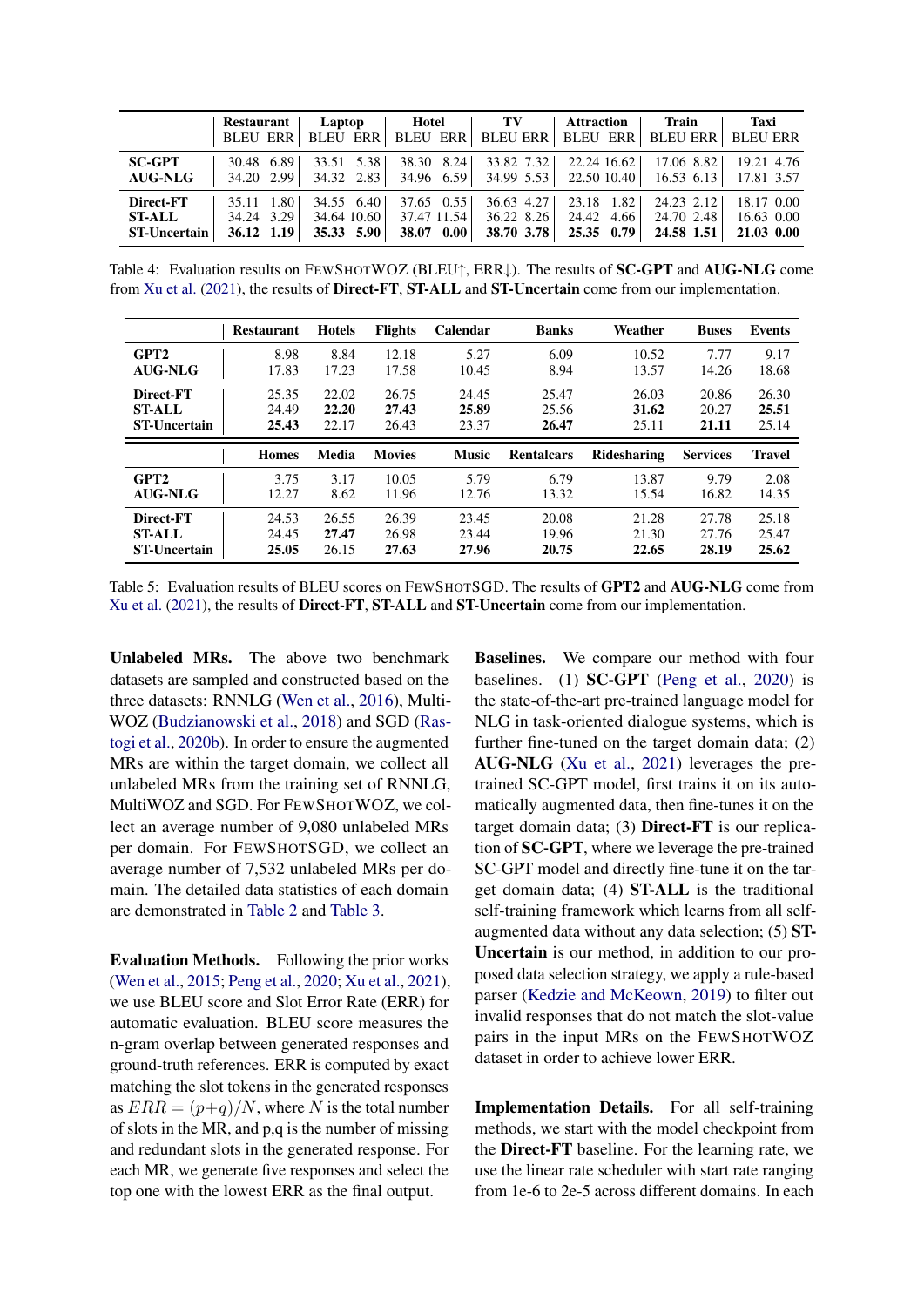self-training iteration, the training epochs range from 5 to 20 across different domains, and the batch size is set to 4 across all domains. We use the AdamW optimizer [\(Loshchilov and Hutter,](#page-9-18) [2019\)](#page-9-18) with default weight decay to update the parameters. The model is trained on an NVIDIA GeForce GTX 1080 Ti GPU server with 12GB memory until reaching the maximum self-training iteration, which is set to 5 across all domains. For generation, we use nucleus sampling with  $p = 0.9$  across all experiments. For evaluation, we save all model checkpoints at each self-training iteration, and report the best-performed model among all iterations (not necessarily the last iteration).

### 4.2 Result Analysis

FEWSHOTWOZ [Table 4](#page-6-0) shows the automatic evaluation results on FEWSHOTWOZ. Our ST-Uncertain outperforms other baselines across all domains in both BLEU and ERR. In addition, we find that ST-ALL generally performs worse than Direct-FT, which reveals the distribution drift problem in traditional self-training framework. If the model learns from all pseudo-labeled data, it will gradually drift from target data distribution to noisy augmented data distribution.

FEWSHOTSGD [Table 5](#page-6-1) illustrates the automatic evaluation results on FEWSHOTSGD. Note that GPT2 and AUG-NLG are using GPT-2 [\(Rad](#page-10-16)[ford et al.,](#page-10-16) [2019\)](#page-10-16) as the base model, while our Direct-FT, ST-ALL and ST-Uncertain are using SC-GPT as the base model. The big performance gap between the prior work and our implementation shows that the pre-trained language model has a great impact on the model performances in the few-shot data setting. Besides, our ST-Uncertain outperforms other baselines in 10 out of 16 domains, which demonstrates the effectiveness of our data selection strategy. However, we find that ST-ALL has better performance than ST-Uncertain in some domains (e.g. weather, media, etc.) where the number of training pairs is smaller than 15. In this case, the model may have not learned well on the target domain data yet, therefore, learning from all pseudo-labeled data can help it better generalize to the unseen test set.

#### 4.3 Ablation Study

To validate the effectiveness of our proposed method, we further conduct ablation study on our ST-Uncertain by removing the predictive variance

 $Var[p_\theta]$  and the rule-based filter. [Table 6](#page-8-5) represents the automatic evaluation results on FEW-SHOTWOZ. We observe that removing the predictive variance  $Var[p_\theta]$  during data selection will lead to degraded performances in both BLEU and ERR across all domains, which emphasizes the importance of sampling different model parameters in order to better estimate the model uncertainty. Additionally, we find that removing the rule-based filter will lead to worse performances in ERR across all domains, which reveals that the model is likely to generate incorrect pseudo responses, and those incorrect self-augmented data will cause the model to learn irrelevant patterns and perform worse on the unseen test set.

## 4.4 Other Important Components in Self-training NLG Framework

In our preliminary experiments, we explore different data selection strategies and model training hyper-parameters, and we find they also have big impacts on the model performances. Therefore, we provide our empirical results and analysis on these key components in the self-training framework to gain more insights.

Data Selection Strategies. [Table 7](#page-8-6) reports the automatic evaluation results of different data selection strategies under our ST-Uncertain framework in the restaurant domain of FEWSHOTWOZ dataset. First, we find that selecting low  $\mathbb{E}[p_{\theta}]$  data does not help the model achieve higher BLEU or lower ERR. This is probably because low  $\mathbb{E}[p_{\theta}]$ data includes some "rare" tokens that seldom appear in the training set, which are very likely to be out-of-domain data. Second, we observe that selecting high  $\mathbb{E}[p_{\theta}]$  and low  $Var[p_{\theta}]$  data also does not bring much performance improvement for the model. The reason for this phenomena is that the model already learns well from high  $\mathbb{E}[p_{\theta}]$  and low  $Var[p_\theta]$  data since different model parameters consistently assign a high likelihood for this data. Therefore, additional learning from these data will not bring more improvement for the model performances.

Model Training Hyper-parameters. [Table 8](#page-8-7) reports the automatic evaluation results of different model training hyper-parameters under our ST-Uncertain framework in the attraction domain of FEWSHOTWOZ dataset. Generally, we observe that the learning rate has a big impact on the model performances. Smaller learning rate can give lower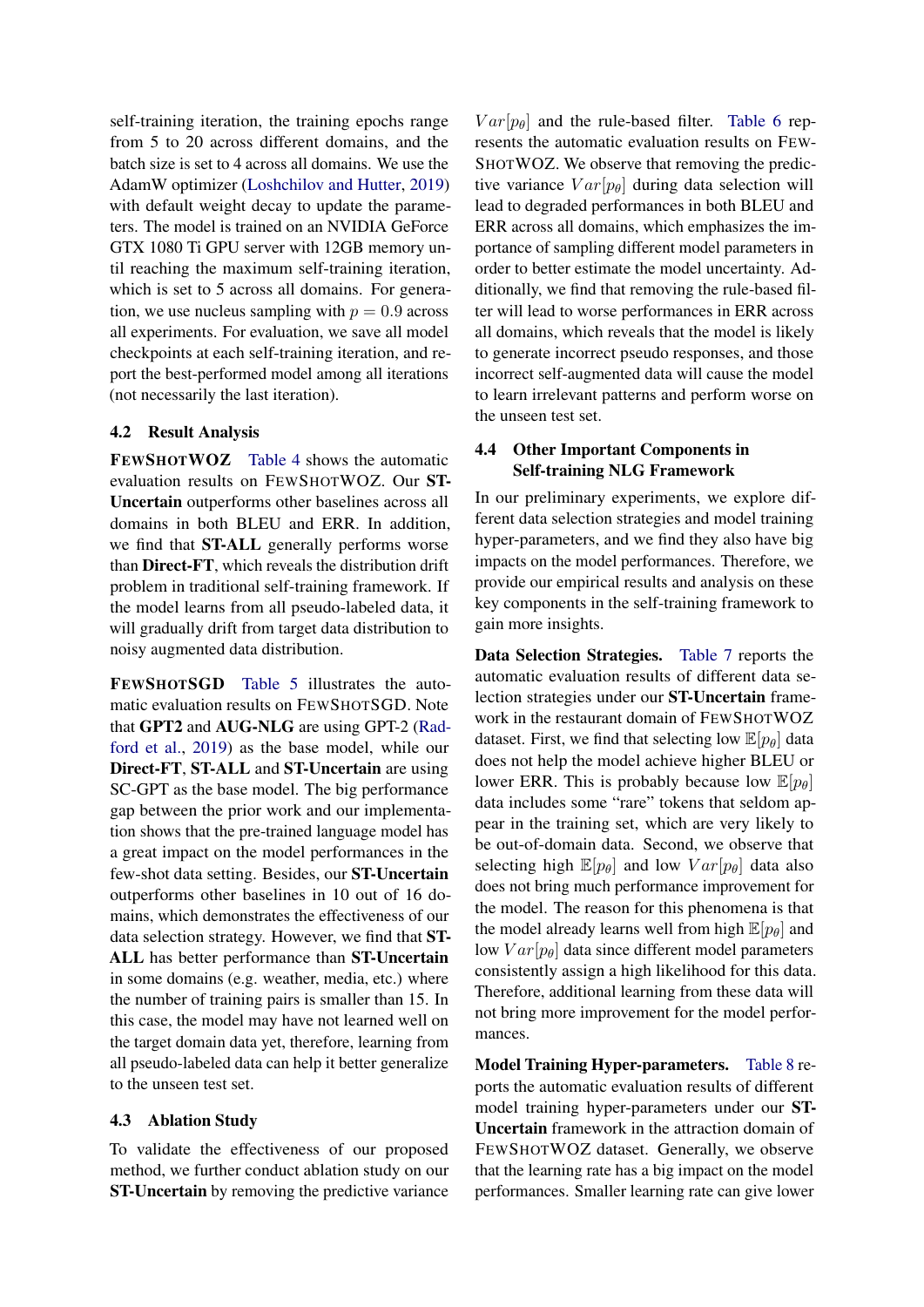<span id="page-8-5"></span>

|                                                                                           | Restaurant Laptop |                                                                                                               | Hotel | <b>TV</b> | Attraction Train | Taxi |
|-------------------------------------------------------------------------------------------|-------------------|---------------------------------------------------------------------------------------------------------------|-------|-----------|------------------|------|
|                                                                                           |                   | BLEU ERR   BLEU ERR   BLEU ERR   BLEU ERR   BLEU ERR   BLEU ERR   BLEU ERR                                    |       |           |                  |      |
| ST-Uncertain 36.12 1.19 35.33 5.90 38.07 0.00 38.70 3.78 25.35 0.79 24.58 1.51 21.03 0.00 |                   |                                                                                                               |       |           |                  |      |
|                                                                                           |                   | $\mathbf{w}$ /0 $Var[p_\theta]$ 32.76 2.69 34.81 10.34 37.07 6.59 36.65 8.01 25.17 4.78 24.11 2.73 20.40 0.00 |       |           |                  |      |
| w/o filter                                                                                |                   | 35.70 1.80 35.53 11.48 38.04 4.39 38.37 4.96 25.46 1.36 24.57 2.38 20.66 3.23                                 |       |           |                  |      |

Table 6: Ablation study results on FEWSHOTWOZ (BLEU↑, ERR↓).

<span id="page-8-6"></span>

|   | $\mathbb{E}[p_{\theta}]$ | $Var[p_{\theta}]$ | <b>BLEU</b> $\uparrow$ | ERR $\downarrow$ |
|---|--------------------------|-------------------|------------------------|------------------|
|   | low                      | low               | 31.51                  | 2.99             |
| 2 | low                      | high              | 32.79                  | 3.89             |
| 3 | high                     | low               | 33.11                  | 2.69             |
| 4 | high                     | high              | 36.12                  | 1.19             |

<span id="page-8-7"></span>Table 7: Different data selection strategy comparison in the restaurant domain of FEWSHOTWOZ.

|                             | Epoch | LR     | <b>BLEU</b> $\uparrow$ | ERR $\downarrow$ |
|-----------------------------|-------|--------|------------------------|------------------|
| 1                           | 10    | $5e-6$ | 24.21                  | 1.82             |
| $\mathcal{D}_{\mathcal{L}}$ | 10    | $1e-6$ | 23.90                  | 2.16             |
| 3                           | 10    | $5e-7$ | 24.28                  | 1.25             |
| 4                           | 10    | $1e-7$ | 23.46                  | 1.25             |
| 5                           | 20    | $1e-7$ | 25.35                  | 0.79             |

Table 8: Different model training hyper-parameters comparison in the attraction domain of FEWSHOT-WOZ, where Epoch is the number of training epochs within a self-training iteration, and **LR** is the initial learning rate at the beginning of each training epoch.

ERR score, but may not bring higher BLEU score if the training epoch is not enough. Larger learning rate can make the model get better BLEU score in a few training epochs, but may cause high ERR score. Finally, we think a good combination of learning rate and training epoch can help the model achieves the best performance under the self-training framework, but the specific values vary across different domains.

### 5 Conclusion

In this work, we propose a new data augmentation and selection approach under the self-training framework to deal with the few-shot MR-to-Text generation problem in task-oriented dialogue systems. To alleviate the gradual drift from target data distribution to noisy augmented data distribution in self-training, we propose to select the augmented data based on the model's predictive uncertainty. To smooth out the noise in the self-augmented data, we take an average on the output logits of an ensemble of models during inference. Empirical experimental results show that our method outperforms other baselines on two benchmark datasets, which

highlights the importance of model uncertainty as a single generation model easily overfits on the few-shot training data. In conclusion, this work proposes a simple yet effective approach to select self-augmented data for training the NLG module in the few-shot data setting. However, our method only focuses on single-turn dialogue generation, and the problems may become more complicated in multi-turn dialogue generation, which we are going to investigate in the future research.

### References

- <span id="page-8-2"></span>Shreyan Bakshi, Soumya Batra, Peyman Heidari, Ankit Arun, Shashank Jain, and Michael White. 2021. [Structure-to-text generation with self-training, ac](https://doi.org/10.18653/v1/2021.gem-1.12)[ceptability classifiers and context-conditioning for](https://doi.org/10.18653/v1/2021.gem-1.12) [the GEM shared task.](https://doi.org/10.18653/v1/2021.gem-1.12) In *Proceedings of the 1st Workshop on Natural Language Generation, Evaluation, and Metrics (GEM 2021)*, pages 136–147, Online. Association for Computational Linguistics.
- <span id="page-8-4"></span>Paweł Budzianowski, Tsung-Hsien Wen, Bo-Hsiang Tseng, Iñigo Casanueva, Stefan Ultes, Osman Ra-madan, and Milica Gašić. 2018. [MultiWOZ - a](https://doi.org/10.18653/v1/D18-1547) [large-scale multi-domain Wizard-of-Oz dataset for](https://doi.org/10.18653/v1/D18-1547) [task-oriented dialogue modelling.](https://doi.org/10.18653/v1/D18-1547) In *Proceedings of the 2018 Conference on Empirical Methods in Natural Language Processing*, pages 5016–5026, Brussels, Belgium. Association for Computational Linguistics.
- <span id="page-8-3"></span>Ernie Chang, Xiaoyu Shen, Hui-Syuan Yeh, and Vera Demberg. 2021. [On training instance selection for](https://doi.org/10.18653/v1/2021.acl-short.2) [few-shot neural text generation.](https://doi.org/10.18653/v1/2021.acl-short.2) In *Proceedings of the 59th Annual Meeting of the Association for Computational Linguistics and the 11th International Joint Conference on Natural Language Processing (Volume 2: Short Papers)*, pages 8–13, Online. Association for Computational Linguistics.
- <span id="page-8-1"></span>Minmin Chen, Kilian Q Weinberger, and John Blitzer. 2011. [Co-training for domain adaptation.](https://proceedings.neurips.cc/paper/2011/file/93fb9d4b16aa750c7475b6d601c35c2c-Paper.pdf) In *Advances in Neural Information Processing Systems*, volume 24. Curran Associates, Inc.
- <span id="page-8-0"></span>Zhiyu Chen, Harini Eavani, Wenhu Chen, Yinyin Liu, and William Yang Wang. 2020. [Few-shot NLG with](https://doi.org/10.18653/v1/2020.acl-main.18) [pre-trained language model.](https://doi.org/10.18653/v1/2020.acl-main.18) In *Proceedings of the 58th Annual Meeting of the Association for Computational Linguistics*, pages 183–190, Online. Association for Computational Linguistics.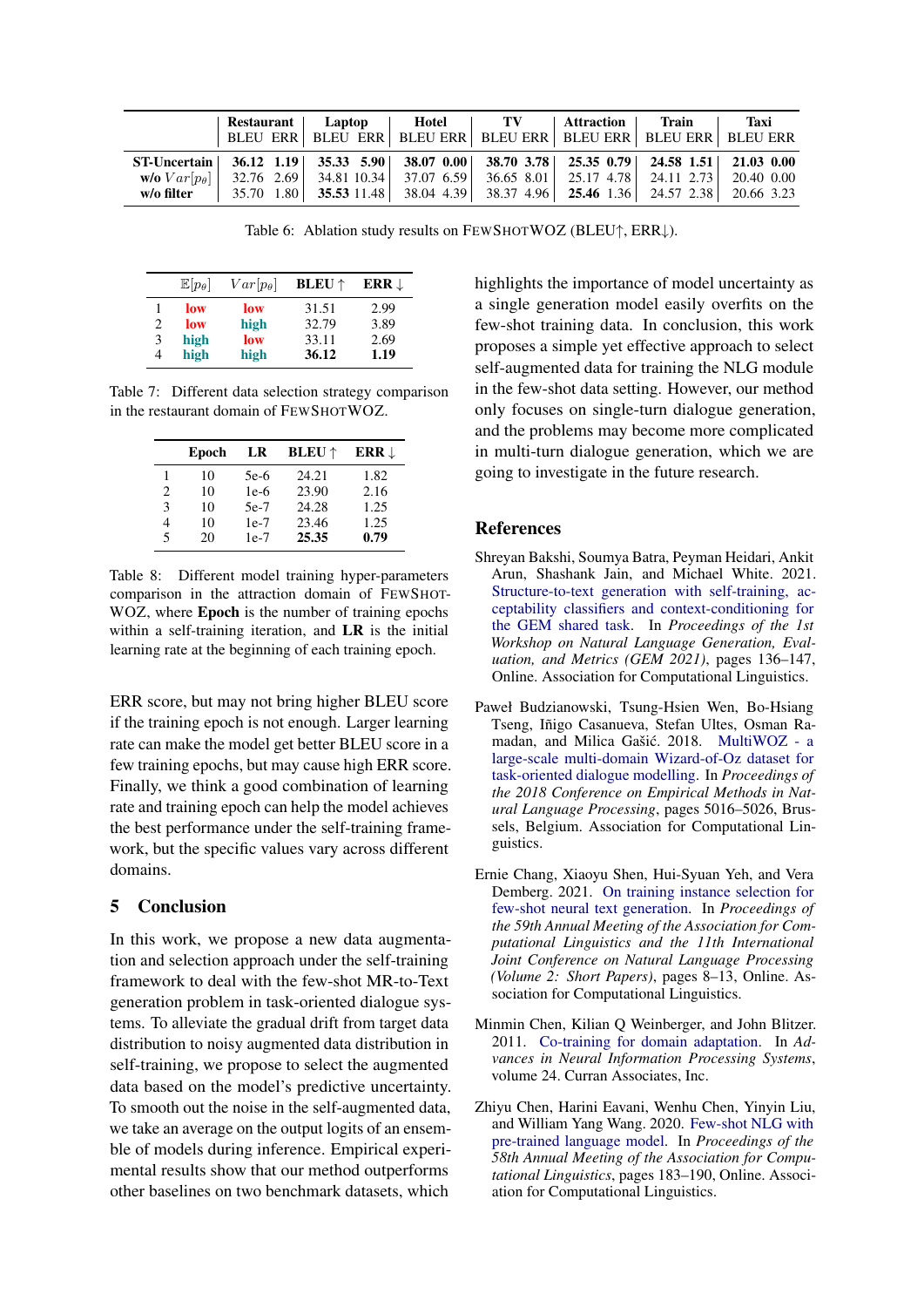- <span id="page-9-12"></span>Adam Cheyer and Didier Guzzoni. 2006. [Method and](http://infoscience.epfl.ch/record/99043) [apparatus for building an intelligent automated assis](http://infoscience.epfl.ch/record/99043)[tant.](http://infoscience.epfl.ch/record/99043) *EPFL Scientific Publications*.
- <span id="page-9-5"></span>Alexander Fabbri, Simeng Han, Haoyuan Li, Haoran Li, Marjan Ghazvininejad, Shafiq Joty, Dragomir Radev, and Yashar Mehdad. 2021. [Improving zero](https://doi.org/10.18653/v1/2021.naacl-main.57) [and few-shot abstractive summarization with inter](https://doi.org/10.18653/v1/2021.naacl-main.57)[mediate fine-tuning and data augmentation.](https://doi.org/10.18653/v1/2021.naacl-main.57) In *Proceedings of the 2021 Conference of the North American Chapter of the Association for Computational Linguistics: Human Language Technologies*, pages 704–717, Online. Association for Computational Linguistics.
- <span id="page-9-3"></span>Lingyun Feng, Minghui Qiu, Yaliang Li, Haitao Zheng, and Ying Shen. 2021. [Wasserstein selective transfer](https://doi.org/10.18653/v1/2021.emnlp-main.770) [learning for cross-domain text mining.](https://doi.org/10.18653/v1/2021.emnlp-main.770) In *Proceedings of the 2021 Conference on Empirical Methods in Natural Language Processing*, pages 9772–9783, Online and Punta Cana, Dominican Republic. Association for Computational Linguistics.
- <span id="page-9-4"></span>Steven Y. Feng, Varun Gangal, Dongyeop Kang, Teruko Mitamura, and Eduard Hovy. 2020. [GenAug:](https://doi.org/10.18653/v1/2020.deelio-1.4) [Data augmentation for finetuning text generators.](https://doi.org/10.18653/v1/2020.deelio-1.4) In *Proceedings of Deep Learning Inside Out (DeeLIO): The First Workshop on Knowledge Extraction and Integration for Deep Learning Architectures*, pages 29–42, Online. Association for Computational Linguistics.
- <span id="page-9-17"></span>Yarin Gal. 2016. *[Uncertainty in Deep Learning](https://mlg.eng.cam.ac.uk/yarin/thesis/thesis.pdf)*. Ph.D. thesis, University of Cambridge.
- <span id="page-9-10"></span>Yarin Gal and Zoubin Ghahramani. 2016. [Dropout as](https://proceedings.mlr.press/v48/gal16.html) [a bayesian approximation: Representing model un](https://proceedings.mlr.press/v48/gal16.html)[certainty in deep learning.](https://proceedings.mlr.press/v48/gal16.html) In *Proceedings of The 33rd International Conference on Machine Learning*, volume 48 of *Proceedings of Machine Learning Research*, pages 1050–1059, New York, New York, USA. PMLR.
- <span id="page-9-14"></span>Junxian He, Jiatao Gu, Jiajun Shen, and Marc'Aurelio Ranzato. 2020. [Revisiting self-training for neural](https://openreview.net/forum?id=SJgdnAVKDH) [sequence generation.](https://openreview.net/forum?id=SJgdnAVKDH) In *International Conference on Learning Representations*.
- <span id="page-9-6"></span>Peyman Heidari, Arash Einolghozati, Shashank Jain, Soumya Batra, Lee Callender, Ankit Arun, Shawn Mei, Sonal Gupta, Pinar Donmez, Vikas Bhardwaj, Anuj Kumar, and Michael White. 2021. [Getting to](https://aclanthology.org/2021.sigdial-1.8) [production with few-shot natural language genera](https://aclanthology.org/2021.sigdial-1.8)[tion models.](https://aclanthology.org/2021.sigdial-1.8) In *Proceedings of the 22nd Annual Meeting of the Special Interest Group on Discourse and Dialogue*, pages 66–76, Singapore and Online. Association for Computational Linguistics.
- <span id="page-9-16"></span>Ari Holtzman, Jan Buys, Li Du, Maxwell Forbes, and Yejin Choi. 2020. [The curious case of neural text de](https://openreview.net/forum?id=rygGQyrFvH)[generation.](https://openreview.net/forum?id=rygGQyrFvH) In *International Conference on Learning Representations*.
- <span id="page-9-0"></span>Mihir Kale and Abhinav Rastogi. 2020. [Template](https://doi.org/10.18653/v1/2020.emnlp-main.527) [guided text generation for task-oriented dialogue.](https://doi.org/10.18653/v1/2020.emnlp-main.527) In

*Proceedings of the 2020 Conference on Empirical Methods in Natural Language Processing (EMNLP)*, pages 6505–6520, Online. Association for Computational Linguistics.

- <span id="page-9-13"></span>Chris Kedzie and Kathleen McKeown. 2019. [A good](https://doi.org/10.18653/v1/W19-8672) [sample is hard to find: Noise injection sampling and](https://doi.org/10.18653/v1/W19-8672) [self-training for neural language generation models.](https://doi.org/10.18653/v1/W19-8672) In *Proceedings of the 12th International Conference on Natural Language Generation*, pages 584–593, Tokyo, Japan. Association for Computational Linguistics.
- <span id="page-9-11"></span>Irene Langkilde and Kevin Knight. 1998. [Generation](https://doi.org/10.3115/980845.980963) [that exploits corpus-based statistical knowledge.](https://doi.org/10.3115/980845.980963) In *36th Annual Meeting of the Association for Computational Linguistics and 17th International Conference on Computational Linguistics, Volume 1*, pages 704–710, Montreal, Quebec, Canada. Association for Computational Linguistics.
- <span id="page-9-15"></span>Mike Lewis, Yinhan Liu, Naman Goyal, Marjan Ghazvininejad, Abdelrahman Mohamed, Omer Levy, Veselin Stoyanov, and Luke Zettlemoyer. 2020. [BART: Denoising sequence-to-sequence pre](https://doi.org/10.18653/v1/2020.acl-main.703)[training for natural language generation, translation,](https://doi.org/10.18653/v1/2020.acl-main.703) [and comprehension.](https://doi.org/10.18653/v1/2020.acl-main.703) In *Proceedings of the 58th Annual Meeting of the Association for Computational Linguistics*, pages 7871–7880, Online. Association for Computational Linguistics.
- <span id="page-9-18"></span>Ilya Loshchilov and Frank Hutter. 2019. [Decoupled](https://openreview.net/forum?id=Bkg6RiCqY7) [weight decay regularization.](https://openreview.net/forum?id=Bkg6RiCqY7) In *International Conference on Learning Representations*.
- <span id="page-9-2"></span>Sara Meftah, Nasredine Semmar, Youssef Tamaazousti, Hassane Essafi, and Fatiha Sadat. 2021. [On the hid](https://aclanthology.org/2021.adaptnlp-1.14)[den negative transfer in sequential transfer learning](https://aclanthology.org/2021.adaptnlp-1.14) [for domain adaptation from news to tweets.](https://aclanthology.org/2021.adaptnlp-1.14) In *Proceedings of the Second Workshop on Domain Adaptation for NLP*, pages 140–145, Kyiv, Ukraine. Association for Computational Linguistics.
- <span id="page-9-8"></span>Sanket Vaibhav Mehta, Jinfeng Rao, Yi Tay, Mihir Kale, Ankur P. Parikh, and Emma Strubell. 2022. [Improving compositional generalization with self](http://arxiv.org/abs/2110.08467)[training for data-to-text generation.](http://arxiv.org/abs/2110.08467)
- <span id="page-9-7"></span>Fei Mi, Wanhao Zhou, Lingjing Kong, Fengyu Cai, Minlie Huang, and Boi Faltings. 2021. [Self-training](https://doi.org/10.18653/v1/2021.emnlp-main.142) [improves pre-training for few-shot learning in task](https://doi.org/10.18653/v1/2021.emnlp-main.142)[oriented dialog systems.](https://doi.org/10.18653/v1/2021.emnlp-main.142) In *Proceedings of the 2021 Conference on Empirical Methods in Natural Language Processing*, pages 1887–1898, Online and Punta Cana, Dominican Republic. Association for Computational Linguistics.
- <span id="page-9-9"></span>Subhabrata Mukherjee and Ahmed Awadallah. 2020. [Uncertainty-aware self-training for few-shot text](https://proceedings.neurips.cc/paper/2020/file/f23d125da1e29e34c552f448610ff25f-Paper.pdf) [classification.](https://proceedings.neurips.cc/paper/2020/file/f23d125da1e29e34c552f448610ff25f-Paper.pdf) In *Advances in Neural Information Processing Systems*, volume 33, pages 21199– 21212. Curran Associates, Inc.
- <span id="page-9-1"></span>Baolin Peng, Chenguang Zhu, Chunyuan Li, Xiujun Li, Jinchao Li, Michael Zeng, and Jianfeng Gao.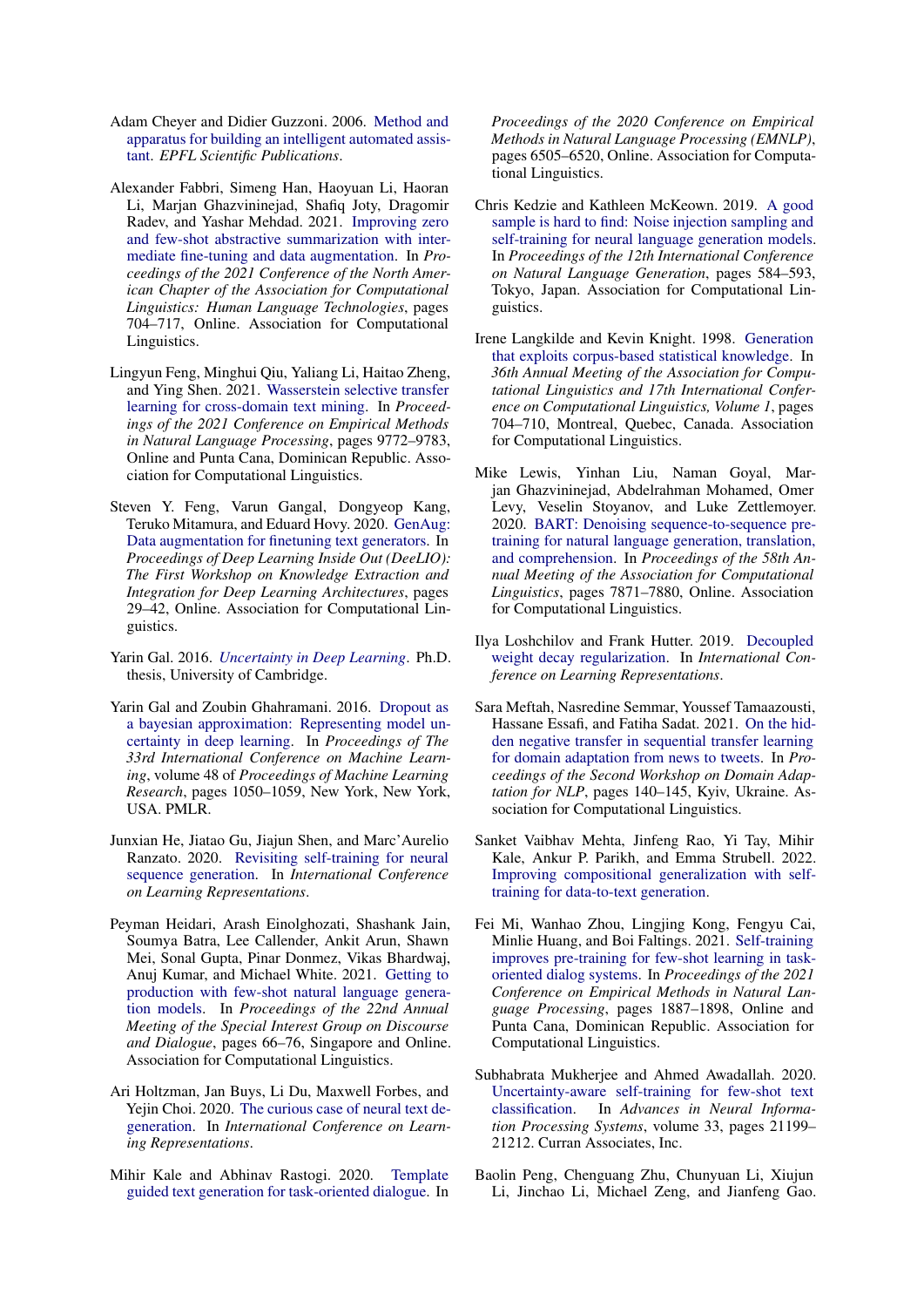2020. [Few-shot natural language generation for](https://doi.org/10.18653/v1/2020.findings-emnlp.17) [task-oriented dialog.](https://doi.org/10.18653/v1/2020.findings-emnlp.17) In *Findings of the Association for Computational Linguistics: EMNLP 2020*, pages 172–182, Online. Association for Computational Linguistics.

- <span id="page-10-5"></span>Baolin Peng, Chenguang Zhu, Michael Zeng, and Jianfeng Gao. 2021. [Data Augmentation for Spoken](https://doi.org/10.21437/Interspeech.2021-117) [Language Understanding via Pretrained Language](https://doi.org/10.21437/Interspeech.2021-117) [Models.](https://doi.org/10.21437/Interspeech.2021-117) In *Proc. Interspeech 2021*, pages 1219– 1223.
- <span id="page-10-6"></span>Álvaro Peris and Francisco Casacuberta. 2018. [Active](https://doi.org/10.18653/v1/K18-1015) [learning for interactive neural machine translation of](https://doi.org/10.18653/v1/K18-1015) [data streams.](https://doi.org/10.18653/v1/K18-1015) In *Proceedings of the 22nd Conference on Computational Natural Language Learning*, pages 151–160, Brussels, Belgium. Association for Computational Linguistics.
- <span id="page-10-7"></span>Avinesh P.V.S and Christian M. Meyer. 2019. [Data](https://doi.org/10.18653/v1/N19-1262)[efficient neural text compression with interactive](https://doi.org/10.18653/v1/N19-1262) [learning.](https://doi.org/10.18653/v1/N19-1262) In *Proceedings of the 2019 Conference of the North American Chapter of the Association for Computational Linguistics: Human Language Technologies, Volume 1 (Long and Short Papers)*, pages 2543–2554, Minneapolis, Minnesota. Association for Computational Linguistics.
- <span id="page-10-16"></span>Alec Radford, Jeff Wu, Rewon Child, David Luan, Dario Amodei, and Ilya Sutskever. 2019. Language models are unsupervised multitask learners. *OpenAI blog*.
- <span id="page-10-1"></span>Abhinav Rastogi, Xiaoxue Zang, Srinivas Sunkara, Raghav Gupta, and Pranav Khaitan. 2020a. [To](https://doi.org/10.1609/aaai.v34i05.6394)[wards scalable multi-domain conversational agents:](https://doi.org/10.1609/aaai.v34i05.6394) [The schema-guided dialogue dataset.](https://doi.org/10.1609/aaai.v34i05.6394) *Proceedings of the AAAI Conference on Artificial Intelligence*, 34(05):8689–8696.
- <span id="page-10-15"></span>Abhinav Rastogi, Xiaoxue Zang, Srinivas Sunkara, Raghav Gupta, and Pranav Khaitan. 2020b. Towards scalable multi-domain conversational agents: The schema-guided dialogue dataset. In *Proceedings of the AAAI Conference on Artificial Intelligence*, volume 34, pages 8689–8696.
- <span id="page-10-11"></span>Timo Schick and Hinrich Schütze. 2021. [Few-shot](https://doi.org/10.18653/v1/2021.emnlp-main.32) [text generation with natural language instructions.](https://doi.org/10.18653/v1/2021.emnlp-main.32) In *Proceedings of the 2021 Conference on Empirical Methods in Natural Language Processing*, pages 390–402, Online and Punta Cana, Dominican Republic. Association for Computational Linguistics.
- <span id="page-10-12"></span>Thibault Sellam, Dipanjan Das, and Ankur Parikh. 2020. [BLEURT: Learning robust metrics for text](https://doi.org/10.18653/v1/2020.acl-main.704) [generation.](https://doi.org/10.18653/v1/2020.acl-main.704) In *Proceedings of the 58th Annual Meeting of the Association for Computational Linguistics*, pages 7881–7892, Online. Association for Computational Linguistics.
- <span id="page-10-13"></span>Nitish Srivastava, Geoffrey Hinton, Alex Krizhevsky, Ilya Sutskever, and Ruslan Salakhutdinov. 2014. [Dropout: A simple way to prevent neural networks](http://jmlr.org/papers/v15/srivastava14a.html) [from overfitting.](http://jmlr.org/papers/v15/srivastava14a.html) *Journal of Machine Learning Research*, 15(56):1929–1958.
- <span id="page-10-8"></span>Ashish Vaswani, Noam Shazeer, Niki Parmar, Jakob Uszkoreit, Llion Jones, Aidan N Gomez, Ł ukasz Kaiser, and Illia Polosukhin. 2017. [Attention is all](https://proceedings.neurips.cc/paper/2017/file/3f5ee243547dee91fbd053c1c4a845aa-Paper.pdf) [you need.](https://proceedings.neurips.cc/paper/2017/file/3f5ee243547dee91fbd053c1c4a845aa-Paper.pdf) In *Advances in Neural Information Processing Systems*, volume 30. Curran Associates, Inc.
- <span id="page-10-2"></span>Zirui Wang, Zihang Dai, Barnabas Poczos, and Jaime Carbonell. 2019. [Characterizing and avoiding nega](https://openaccess.thecvf.com/content_CVPR_2019/html/Wang_Characterizing_and_Avoiding_Negative_Transfer_CVPR_2019_paper.html)[tive transfer.](https://openaccess.thecvf.com/content_CVPR_2019/html/Wang_Characterizing_and_Avoiding_Negative_Transfer_CVPR_2019_paper.html) In *Proceedings of the IEEE/CVF Conference on Computer Vision and Pattern Recognition (CVPR)*.
- <span id="page-10-3"></span>Jason Wei and Kai Zou. 2019. [EDA: Easy data aug](https://doi.org/10.18653/v1/D19-1670)[mentation techniques for boosting performance on](https://doi.org/10.18653/v1/D19-1670)<br>text classification tasks. In *Proceedings of the* [text classification tasks.](https://doi.org/10.18653/v1/D19-1670) *2019 Conference on Empirical Methods in Natural Language Processing and the 9th International Joint Conference on Natural Language Processing (EMNLP-IJCNLP)*, pages 6382–6388, Hong Kong, China. Association for Computational Linguistics.
- <span id="page-10-14"></span>Tsung-Hsien Wen, Milica Gašić, Nikola Mrkšić, Lina M. Rojas-Barahona, Pei-Hao Su, David Vandyke, and Steve Young. 2016. [Multi-domain](https://doi.org/10.18653/v1/N16-1015) [neural network language generation for spoken di](https://doi.org/10.18653/v1/N16-1015)[alogue systems.](https://doi.org/10.18653/v1/N16-1015) In *Proceedings of the 2016 Conference of the North American Chapter of the Association for Computational Linguistics: Human Language Technologies*, pages 120–129, San Diego, California. Association for Computational Linguistics.
- <span id="page-10-0"></span>Tsung-Hsien Wen, Milica Gašić, Nikola Mrkšić, Pei-Hao Su, David Vandyke, and Steve Young. 2015. [Semantically conditioned LSTM-based natural lan](https://doi.org/10.18653/v1/D15-1199)[guage generation for spoken dialogue systems.](https://doi.org/10.18653/v1/D15-1199) In *Proceedings of the 2015 Conference on Empirical Methods in Natural Language Processing*, pages 1711–1721, Lisbon, Portugal. Association for Computational Linguistics.
- <span id="page-10-10"></span>Tsung-Hsien Wen, David Vandyke, Nikola Mrkšic,´ Milica Gašic, Lina M. Rojas-Barahona, Pei-Hao Su, ´ Stefan Ultes, and Steve Young. 2017. [A network](https://aclanthology.org/E17-1042)[based end-to-end trainable task-oriented dialogue](https://aclanthology.org/E17-1042) [system.](https://aclanthology.org/E17-1042) In *Proceedings of the 15th Conference of the European Chapter of the Association for Computational Linguistics: Volume 1, Long Papers*, pages 438–449, Valencia, Spain. Association for Computational Linguistics.
- <span id="page-10-4"></span>Xinnuo Xu, Guoyin Wang, Young-Bum Kim, and Sungjin Lee. 2021. [AugNLG: Few-shot natural lan](https://doi.org/10.18653/v1/2021.acl-long.95)[guage generation using self-trained data augmenta](https://doi.org/10.18653/v1/2021.acl-long.95)[tion.](https://doi.org/10.18653/v1/2021.acl-long.95) In *Proceedings of the 59th Annual Meeting of the Association for Computational Linguistics and the 11th International Joint Conference on Natural Language Processing (Volume 1: Long Papers)*, pages 1183–1195, Online. Association for Computational Linguistics.
- <span id="page-10-9"></span>Chiyuan Zhang, Samy Bengio, Moritz Hardt, Benjamin Recht, and Oriol Vinyals. 2017. [Understand](https://openreview.net/forum?id=Sy8gdB9xx)[ing deep learning requires rethinking generalization.](https://openreview.net/forum?id=Sy8gdB9xx) In *In 5th International Conference on Learning Representations, ICLR 2017*.